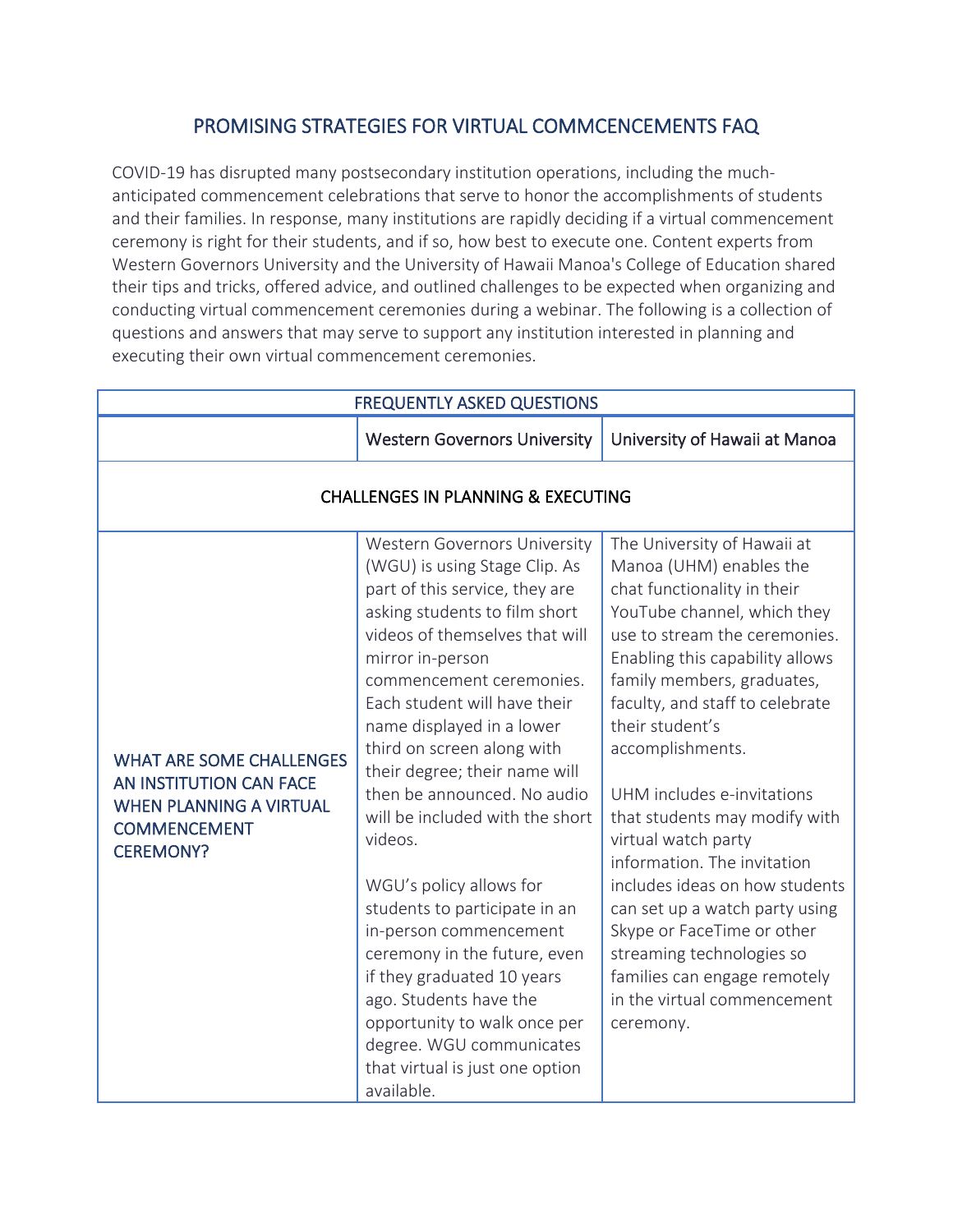| <b>LOGISTICS</b>                                                                                                                                                                                                     |                                                                                                                                                                                                                                                                                                                                   |                                                                                                                                                                                                                                                                                                                                                                                                                                                                                                             |  |
|----------------------------------------------------------------------------------------------------------------------------------------------------------------------------------------------------------------------|-----------------------------------------------------------------------------------------------------------------------------------------------------------------------------------------------------------------------------------------------------------------------------------------------------------------------------------|-------------------------------------------------------------------------------------------------------------------------------------------------------------------------------------------------------------------------------------------------------------------------------------------------------------------------------------------------------------------------------------------------------------------------------------------------------------------------------------------------------------|--|
| <b>HOW MANY GRADUATES ARE</b><br>YOU EXPECTING TO<br><b>PARTICIPATE IN YOUR VIRTUAL</b><br><b>COMMENCEMENT?</b>                                                                                                      | WGU executes 7 to 8<br>commencements a year that<br>typically average 1,000<br>graduates and are usually split<br>between those receiving a<br>bachelors or master's degree.<br>We are planning to host 1,000<br>graduates for our virtual<br>commencement ceremony<br>but think we may get half of<br>that number participating. | The UHM expects about 200<br>graduates, however the<br>registration deadline is coming<br>up soon. The College of<br>Education's virtual<br>commencement ceremony is<br>much smaller with about 30<br>graduates.                                                                                                                                                                                                                                                                                            |  |
| <b>WHAT IS THE COST OF</b><br><b>IMPLEMENTING A VIRTUAL</b><br><b>COMMENCEMENT</b><br><b>CEREMONY?</b>                                                                                                               | With WGU using Stage Clip, as<br>a platform, the pricing model<br>is currently determined by the<br>number of graduates<br>participating in the virtual<br>commencement. Pricing is<br>also determined on the type<br>of platform chosen for the<br>virtual event.                                                                | UHM is using tools that we<br>already have (e.g. Zoom &<br>OpenSim) the only "cost" of<br>implementing our virtual<br>graduation would be the time<br>we spent to research, test and<br>plan these events. We have<br>had to get a paid subscription<br>to restream.io to stream live to<br>multiple social platforms<br>simultaneously sorry this is<br>probably not helpful but I hope<br>that others would be inspired<br>to try implementing virtual<br>graduations using tools they<br>have access to. |  |
| <b>TECHNOLOGY &amp; STREAMING</b>                                                                                                                                                                                    |                                                                                                                                                                                                                                                                                                                                   |                                                                                                                                                                                                                                                                                                                                                                                                                                                                                                             |  |
| <b>BANDWIDTH TENDS TO BE A</b><br><b>CHALLENGE IN HOSTING</b><br><b>VIRTUAL COMMENCEMENT</b><br><b>CEREMONIES. WHAT ARE</b><br><b>SOME WORKAROUNDS OR</b><br>ADVICE ON HOW TO WORK<br><b>WITHIN THIS CONSTRAINT?</b> | WGU is relying primarily on<br>prerecorded segments to<br>avoid potential technical<br>difficulties associated with<br>running a live virtual<br>ceremony or distractions.<br>Graduates are sending in<br>prerecorded clips that will be<br>edited into ten second<br>segments with name and                                      | UHM will be hosting most of<br>their virtual commencement<br>ceremonies live, however,<br>many of the commencement<br>speakers are prerecorded, in<br>preparation of any technical<br>issues that may arise. UHM<br>also asks that commencement<br>speakers send their speeches<br>beforehand in case they need                                                                                                                                                                                             |  |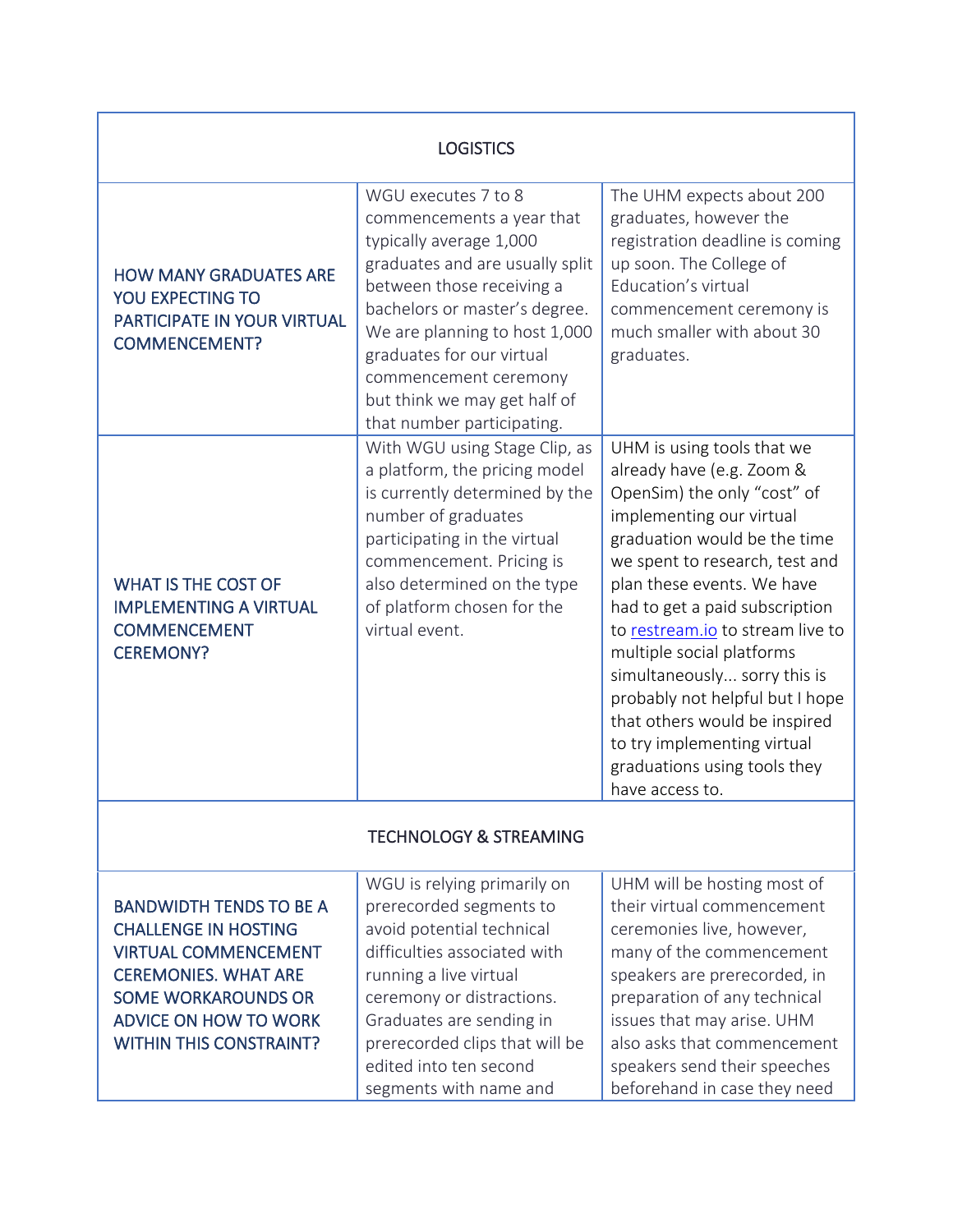|                                                                                                                                                                                       | degree in a lower third.                                                                                                                                                                                                                                                                                                                                                                                                                                                                                                                                                                                                   | to read, if the speaker cannot<br>connect remotely.                                                                                                                                                                                                                                                                                                                                                                                                                             |
|---------------------------------------------------------------------------------------------------------------------------------------------------------------------------------------|----------------------------------------------------------------------------------------------------------------------------------------------------------------------------------------------------------------------------------------------------------------------------------------------------------------------------------------------------------------------------------------------------------------------------------------------------------------------------------------------------------------------------------------------------------------------------------------------------------------------------|---------------------------------------------------------------------------------------------------------------------------------------------------------------------------------------------------------------------------------------------------------------------------------------------------------------------------------------------------------------------------------------------------------------------------------------------------------------------------------|
| <b>WHAT SERVICES ARE YOUR</b><br><b>INSTITUTIONS USING FOR</b><br><b>STREAMING OF THE VIRTUAL</b><br><b>COMMENCEMENT</b><br><b>CEREMONY? ARE YOU USING</b><br>YOUTUBE, FACEBOOK LIVE? | WGU will live stream the first<br>portion of the<br>commencement ceremony<br>with the provost and<br>president. Chancellors will be<br>prerecorded, national anthem<br>singer, graduate speaker, and<br>keynote speaker. Wi-Fi<br>connectivity can put a strain<br>on streaming and<br>prerecording segments can<br>alleviate some of those issues.<br>The entire ceremony will then<br>be edited together and<br>posted on WGU's media<br>outlets such as YouTube<br>channel, and Facebook.                                                                                                                               | UHM will be streaming using<br>OpenSim and on the<br>department's Facebook page,<br>YouTube channel, Twitch.TV,<br>and Stream.IO. The ceremony<br>will be streamed live.                                                                                                                                                                                                                                                                                                        |
| <b>HOW ARE YOUR INSTITUTIONS</b><br><b>CONTROLLING FOR VIDEO</b><br><b>QUALITY?</b>                                                                                                   | Graduates will be receiving a<br>quick tip sheet on how to<br>properly light themselves for<br>filming, camera placement,<br>tripod use, and how far they<br>should be from the camera<br>when recording their<br>segment.<br>Speakers have been sent<br>rented camera equipment<br>from WGU's production<br>company. Speakers receive<br>directions on how to set up<br>camera equipment and are<br>provided similar directions on<br>lighting, camera placement,<br>etc.<br>Graduate video clips do not<br>include audio and are limited<br>to 10 seconds that will then<br>be edited down to typically 3-<br>4 seconds. | Graduates are receiving<br>guidelines, including<br>information on appropriate<br>backgrounds. Graduates are<br>welcome to decorate the<br>space that will be captured by<br>video.<br>Graduates are asked to send a<br>statement of no more than 30<br>words that will be read aloud<br>during the ceremony.<br>UHM will be using OBS Studio<br>as an external capture that can<br>help set up scenes. It does<br>involve editing and<br>coordination of the live<br>segments. |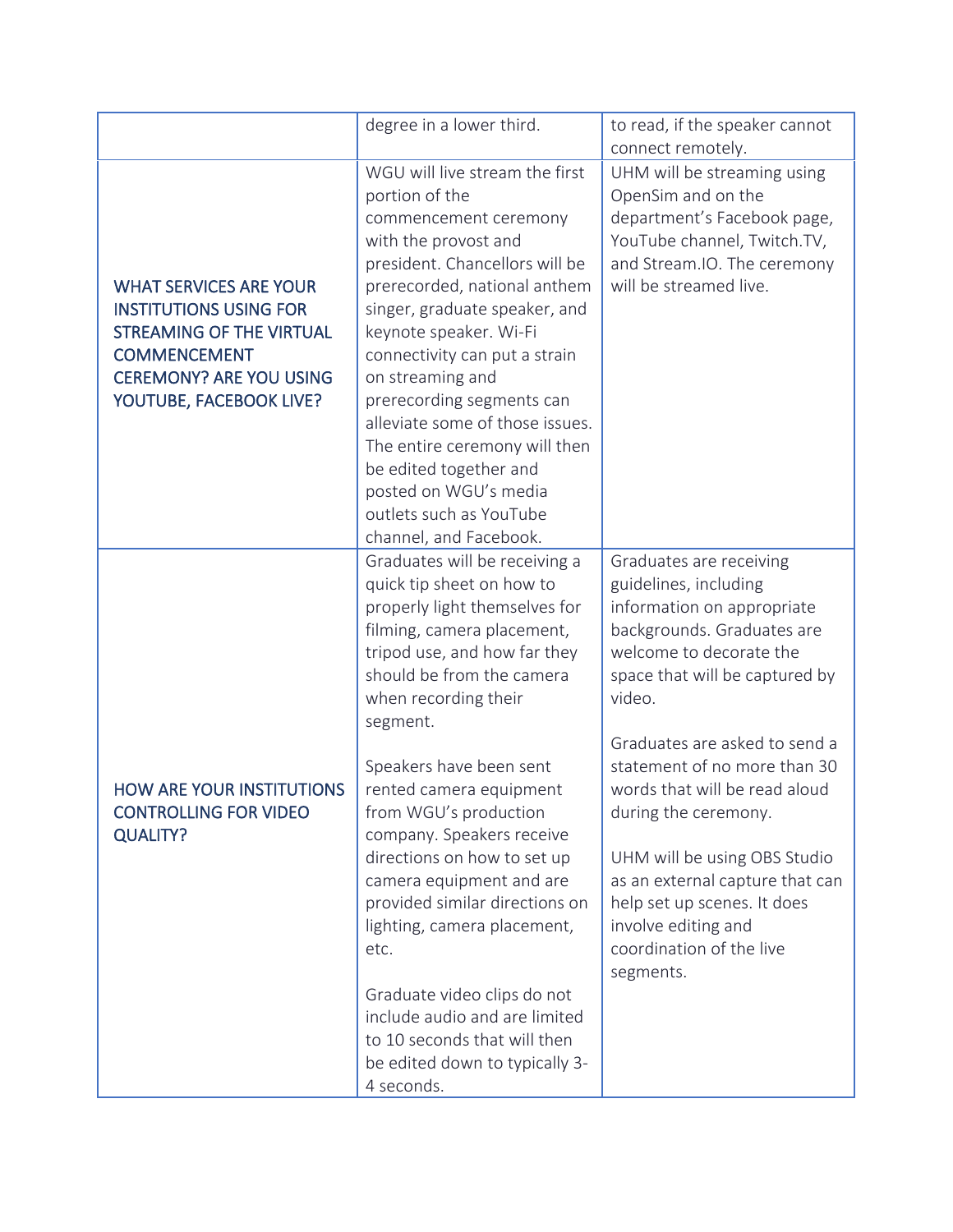| <b>WHEN YOU HAVE GRADUATES</b><br>ON ZOOM, HOW ARE YOU<br><b>MONITORING THEIR</b><br><b>MICROPHONES? ARE YOU</b><br><b>MUTING AT CERTAIN POINTS?</b>                                     | WGU is not permitting audio<br>with graduate clips. This is the<br>same for in-person<br>commencements. WGU does<br>not use Zoom as a platform<br>and has opted to use Stage<br>Clip instead.                                                                                  | UHM conducts virtual<br>rehearsals with students and<br>they are informed on<br>expectations. We haven't had<br>any issues to date. Offering a<br>commencement ceremony<br>virtually, allows UHM to shut<br>down quickly if the need were<br>to arise. |
|------------------------------------------------------------------------------------------------------------------------------------------------------------------------------------------|--------------------------------------------------------------------------------------------------------------------------------------------------------------------------------------------------------------------------------------------------------------------------------|--------------------------------------------------------------------------------------------------------------------------------------------------------------------------------------------------------------------------------------------------------|
| <b>WILL SPEECHES BY THE</b><br><b>UNIVERSITY</b><br>PRESIDENT/CHANCELLOR BE<br>PRERECORDED OR PROVIDED<br>LIVE?                                                                          | Commencement speakers<br>such as the president and<br>provost will welcome<br>graduates and those<br>streaming the ceremony.<br>WGU does plan in providing<br>some live elements such as<br>keynote speaker, however, it<br>will still be prerecorded in<br>case it is needed. | UHM's virtual commencement<br>ceremony will be conducted<br>live, however, speakers will be<br>prerecorded in case it is<br>needed.                                                                                                                    |
| WHAT DO YOU DO IF A<br><b>STUDENT DOES NOT SEND A</b><br><b>VIDEO CLIP OR PICTURE BUT</b><br><b>DESIRE TO PARTICIPATE?</b>                                                               | WGU is still discussing ideas<br>amongst the team to develop<br>an alternative solution. One<br>idea is to display a picture of<br>the mascot in place of the<br>video with the name of the<br>graduate and degree earned.                                                     | UHM sends out invitations to<br>students who are set to<br>graduate. Students are<br>required to RSVP; however, we<br>try to accommodate last<br>minute participants.                                                                                  |
| HOW LONG IN ADVANCE DO<br>YOU START ACCEPTING VIDEOS<br><b>FROM STUDENTS FROM THE</b><br><b>PRERECORDED SEGMENTS?</b>                                                                    | WGU plans on providing a<br>two-week turn around for<br>graduates to return their<br>video segment.                                                                                                                                                                            | UHM is conducting these live<br>and will not use prerecorded<br>segments from graduates.                                                                                                                                                               |
| <b>HOW LONG ARE YOUR</b><br><b>VIRTUAL COMMENCEMENT</b><br><b>CEREMONIES? ARE THERE</b><br>TIME LIMITS BEING APPLIED<br><b>TO THE VIRTUAL</b><br><b>COMMENCEMENT CEREMONY</b><br>LENGTH? | WGU typically attempts to<br>keep commencement<br>ceremonies to two hours. The<br>virtual commencement<br>ceremony will be about 1.5<br>hours. We understand that<br>prerecording segments will<br>reduce timing and we will<br>have more control over the<br>length of clips. | A virtual environment means<br>that the ceremonies go much<br>faster because you eliminate<br>physical movement, which<br>takes a lot of time. UHM<br>envisions 1.5 hours for the<br>ceremony.                                                         |
| <b>WHAT ABOUT STAGECLIP</b><br><b>APPEALED TO YOU AND YOUR</b>                                                                                                                           | Stage Clip has been<br>responsive to WGU's ideas for                                                                                                                                                                                                                           | N/A                                                                                                                                                                                                                                                    |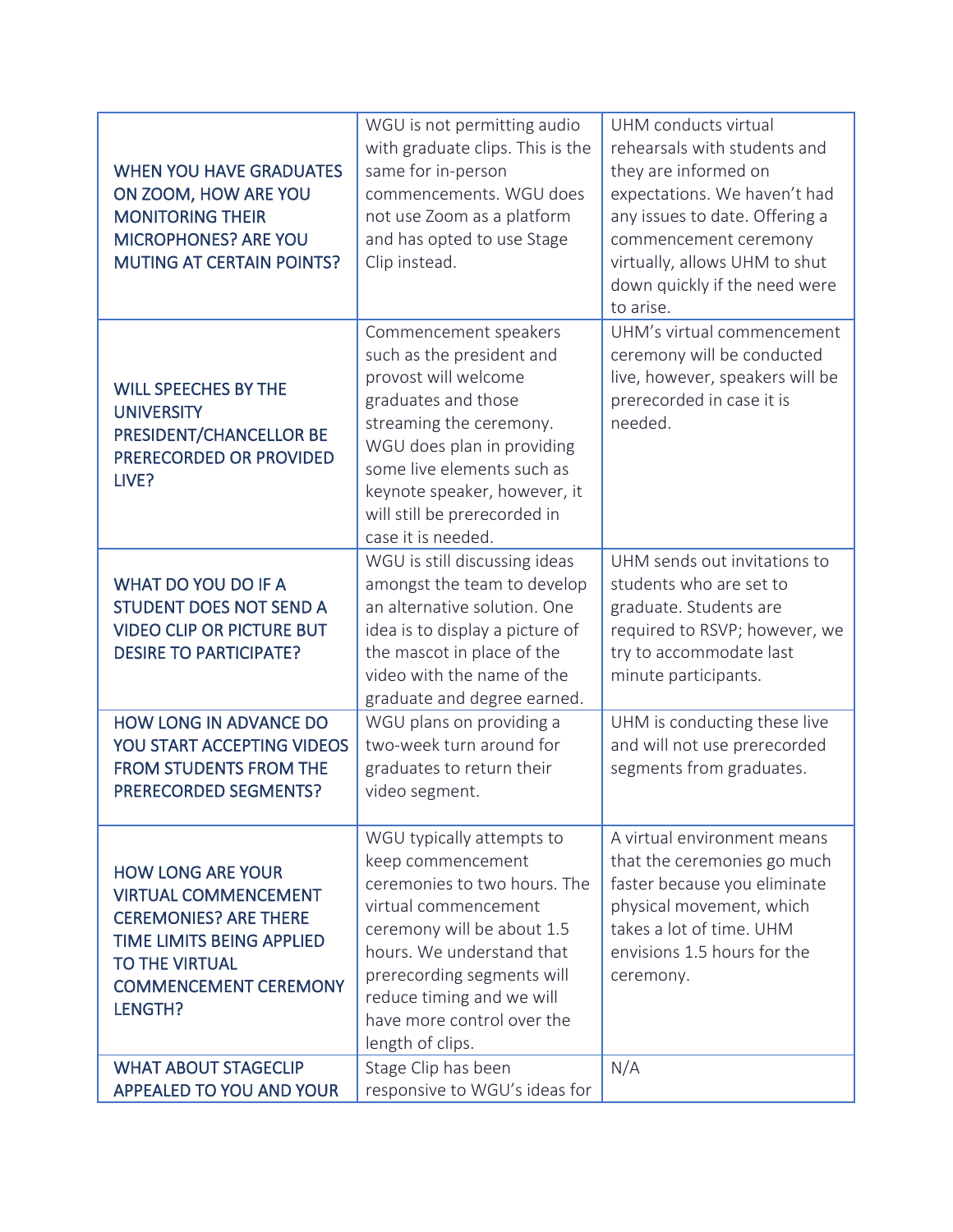| <b>ADMINISTRATION THE MOST?</b>                                                                                                  | a virtual commencement                                                                                                                                                                                                                                                                   |                                                                                                                                                                                                                                                                                                                                                                                                                                                                       |
|----------------------------------------------------------------------------------------------------------------------------------|------------------------------------------------------------------------------------------------------------------------------------------------------------------------------------------------------------------------------------------------------------------------------------------|-----------------------------------------------------------------------------------------------------------------------------------------------------------------------------------------------------------------------------------------------------------------------------------------------------------------------------------------------------------------------------------------------------------------------------------------------------------------------|
|                                                                                                                                  | ceremony and have helped                                                                                                                                                                                                                                                                 |                                                                                                                                                                                                                                                                                                                                                                                                                                                                       |
|                                                                                                                                  | guide the institution as to                                                                                                                                                                                                                                                              |                                                                                                                                                                                                                                                                                                                                                                                                                                                                       |
|                                                                                                                                  | what is possible. The                                                                                                                                                                                                                                                                    |                                                                                                                                                                                                                                                                                                                                                                                                                                                                       |
|                                                                                                                                  | experience has made a                                                                                                                                                                                                                                                                    |                                                                                                                                                                                                                                                                                                                                                                                                                                                                       |
|                                                                                                                                  | difficult process a bit easier                                                                                                                                                                                                                                                           |                                                                                                                                                                                                                                                                                                                                                                                                                                                                       |
|                                                                                                                                  | for the institution.                                                                                                                                                                                                                                                                     |                                                                                                                                                                                                                                                                                                                                                                                                                                                                       |
| <b>WHAT KIND OF QUESTIONS</b>                                                                                                    | WGU sends a commencement                                                                                                                                                                                                                                                                 | N/A                                                                                                                                                                                                                                                                                                                                                                                                                                                                   |
| <b>HAVE YOU FOUND WOULD</b>                                                                                                      | survey immediately following                                                                                                                                                                                                                                                             |                                                                                                                                                                                                                                                                                                                                                                                                                                                                       |
| <b>BEST CAPTURE A STUDENT'S</b>                                                                                                  | each in-person ceremony.                                                                                                                                                                                                                                                                 |                                                                                                                                                                                                                                                                                                                                                                                                                                                                       |
| <b>VIRTUAL COMMENCMENT</b>                                                                                                       | WGU will follow the same                                                                                                                                                                                                                                                                 |                                                                                                                                                                                                                                                                                                                                                                                                                                                                       |
| <b>EXPERIENCE AND GIVE US</b>                                                                                                    | process for the virtual                                                                                                                                                                                                                                                                  |                                                                                                                                                                                                                                                                                                                                                                                                                                                                       |
| <b>INFORMATION FOR</b>                                                                                                           | commencement and will use                                                                                                                                                                                                                                                                |                                                                                                                                                                                                                                                                                                                                                                                                                                                                       |
| <b>IMPROVEMENT, SHOULD WE</b>                                                                                                    | that feedback to improve                                                                                                                                                                                                                                                                 |                                                                                                                                                                                                                                                                                                                                                                                                                                                                       |
| <b>CHOOSE TO USE THIS METHOD</b>                                                                                                 | future virtual                                                                                                                                                                                                                                                                           |                                                                                                                                                                                                                                                                                                                                                                                                                                                                       |
| <b>AGAIN [STAGE CLIP] IN THE</b>                                                                                                 | commencements.                                                                                                                                                                                                                                                                           |                                                                                                                                                                                                                                                                                                                                                                                                                                                                       |
| <b>FUTURE?</b>                                                                                                                   |                                                                                                                                                                                                                                                                                          |                                                                                                                                                                                                                                                                                                                                                                                                                                                                       |
| <b>HOW DO YOU HANDLE</b><br><b>SECURITY? IS THERE A WAY TO</b><br><b>KEEP INAPPROPRIATE OR</b><br><b>OFFENSIVE MATERIAL OFF?</b> | WGU is taking precautions to<br>prevent any "Zoom bombers."<br>WGU will be using a 3-5<br>second delay on any of their<br>streaming services, such as<br>YouTube, that will be<br>monitored; should anything<br>happen we have someone<br>available to remove anything<br>inappropriate. | UHM conducts rehearsals for<br>all participants of the virtual<br>commencement ceremony.<br>Graduates are walked through<br>the process and given<br>guidelines.<br>Only graduates will have<br>access to the Zoom session,<br>viewers will be using streaming<br>services and can use the chat<br>feature to interact in those<br>platforms (e.g., Facebook Live,<br>YouTube Live). Faculty and<br>staff moderate the chat<br>features in our streaming<br>services. |
|                                                                                                                                  |                                                                                                                                                                                                                                                                                          | Offering a commencement<br>ceremony virtually, allows<br>UHM to shut down quickly if<br>the need were to arise.                                                                                                                                                                                                                                                                                                                                                       |
| <b>ACCESSIBILITY</b>                                                                                                             |                                                                                                                                                                                                                                                                                          |                                                                                                                                                                                                                                                                                                                                                                                                                                                                       |
| <b>WHAT IS BEING DONE TO</b>                                                                                                     | WGU has been working with                                                                                                                                                                                                                                                                | The platforms used by UHM                                                                                                                                                                                                                                                                                                                                                                                                                                             |
|                                                                                                                                  |                                                                                                                                                                                                                                                                                          |                                                                                                                                                                                                                                                                                                                                                                                                                                                                       |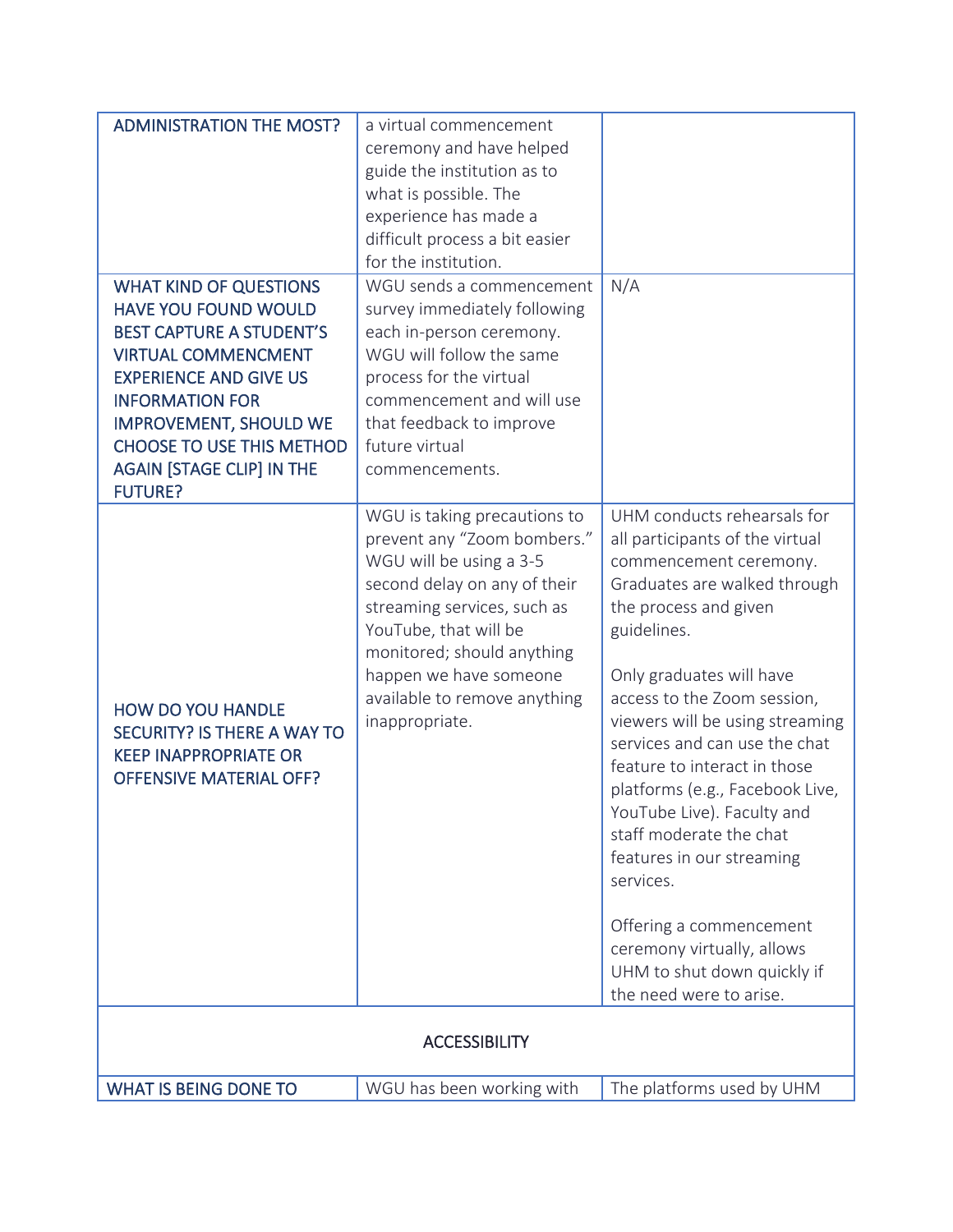| <b>ACCOMMODATE THOSE THAT</b>      | the institution's accessibility        | have included a lot of the      |
|------------------------------------|----------------------------------------|---------------------------------|
| ARE DEAF OR NEED ENGLISH AS        | team to address issues of              | accessibility components used   |
| A SECOND LANGUAGE                  | accessibility. All the                 | with UHM's core office helping  |
| <b>SUPPORT? HOW IS CLOSED</b>      | recordings will include close          | with close captioning. We       |
| <b>CAPTIONING BEING HANDLED?</b>   | captioning. We are currently           | know some institutions are      |
|                                    | exploring additional options           | using Google Beat because it    |
|                                    | with the accessibility team            | has live closed captioning      |
|                                    | such as a script of images and         | features.                       |
|                                    | other items.                           |                                 |
|                                    | For the conferral of degrees           | N/A                             |
|                                    | segment of WGU's virtual               |                                 |
|                                    | commencement, graduates                |                                 |
|                                    | do not have a speaking role.           |                                 |
|                                    | Only participants who have             |                                 |
| <b>STAGE CLIP NOTIFIED US THAT</b> | speaking roles, such as our            |                                 |
| THEY CANNOT CAPTION THE            | graduate speakers, will have           |                                 |
| <b>GRADUATE VIDEOS THEY</b>        | captioning for their segments.         |                                 |
| UPLOAD. DO YOU HAVE ANY            | Fort his, WGU is using a local         |                                 |
| <b>ACCESSIBLITY CONCERNS</b>       | production company to                  |                                 |
| <b>REGARDING STAGE CLIP FOR</b>    | facilitate closed captioning for       |                                 |
| THE CAPTIONING PIECE               | pre-recorded videos. Stage             |                                 |
| <b>AND/OR WITH THEIR</b>           | Clip will add a lower-third for        |                                 |
| <b>INTERFACE?</b>                  | every graduate, including              |                                 |
|                                    | their name and degree                  |                                 |
|                                    | earned. Graduate names will            |                                 |
|                                    | be read aloud. We are                  |                                 |
|                                    | following the guidance of              |                                 |
|                                    | WGU' accessibility team.               |                                 |
|                                    | THE STUDENT EXPERIENCE & PARTICIPATION |                                 |
|                                    |                                        |                                 |
|                                    | Our graduates graduate every           | UHM calls the large institution |
|                                    | day from WGU; therefore, we            | ceremony convocation.           |
| ARE YOU CALLING THIS A             | call our 7-8 ceremonies across         |                                 |
| "GRADUATION" OR                    | the country                            |                                 |
| <b>RECOGNITION OR</b>              | "commencements". In this               |                                 |
| <b>CELEBRATION?</b>                | instance we are referring to           |                                 |
|                                    | this ceremony as a virtual             |                                 |
|                                    | commencement.                          |                                 |
| WHAT REGALIA, IF ANY, ARE          | WGU is not making regalia              | UHM is sending regalia items    |
| <b>YOU REQUIRING GRADUATES</b>     | mandatory for graduates to             | ahead of time for graduates to  |
| TO WEAR? HOW ARE YOU               | wear if they do not already            | wear such as their cap and      |
| <b>DELIVERING THESE ITEMS?</b>     | have it. We ask that graduates         | candy lays (flower lays would   |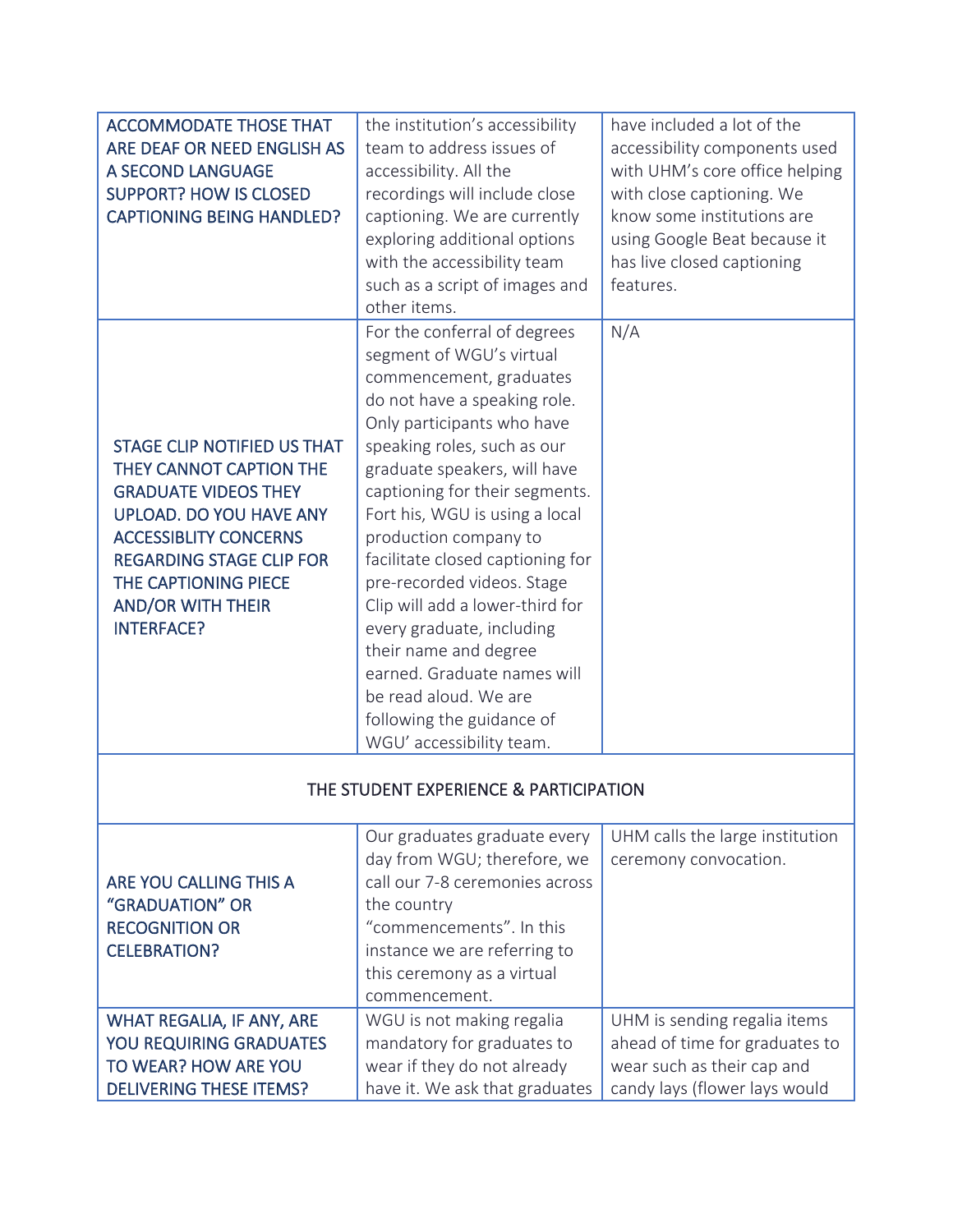|                               | wear business professional.      | not survive shipping).          |
|-------------------------------|----------------------------------|---------------------------------|
|                               |                                  | Graduates are also invited to   |
|                               |                                  |                                 |
|                               | Military graduates receive a     | pick up their package a week    |
|                               | cord to wear. When               | prior to graduation.            |
|                               | graduates register for           |                                 |
|                               | commencement, they are           | The cap is probably the most    |
|                               | asked to check a box if they     | important piece the graduate    |
|                               | are active military or veterans. | can wear. Conducting a          |
|                               |                                  | ceremony online means that      |
|                               | WGU mails diploma covers to      | we primarily see the graduates  |
|                               | anyone who is registered to      | face.                           |
|                               | participate in the virtual       |                                 |
|                               | commencement ceremony,           | Diploma covers are mailed to    |
|                               | similarly to those participating | graduates and some              |
|                               | in person. Currently we are      | departments send additional     |
|                               |                                  |                                 |
|                               | looking to provide alumni gifts  | gifts together with the cap.    |
|                               | that can be sent in addition to  |                                 |
|                               | the diploma covers.              |                                 |
|                               | The e-invitation looks like a    | The e-invitation for UHM is     |
|                               | small card and has the current   | similar to WGU's. It includes   |
|                               | WGU branding. It includes the    | the time and date for the live  |
|                               | time and date where students     | virtual commencement            |
|                               | can include information if       | ceremony, how to watch it       |
|                               | they are planning a watch        | through our live stream         |
|                               | party. It includes information   | options, and it provides a      |
| <b>CAN YOU SHARE WHAT</b>     | on how to join the watch         | space for graduates to include  |
| <b>INFORMATION YOU PUT ON</b> | party.                           | information on a watch party if |
| YOUR E-INVITATION AND HOW     |                                  | they so choose.                 |
| <b>THAT LOOKS? INCLUDING</b>  | Include fun ideas on your        |                                 |
| <b>RECOMMENDATIONS FOR</b>    | virtual commencement page.       |                                 |
| <b>ENCOURAGING WATCH</b>      | WGU has included a list of       |                                 |
| <b>PARTIES?</b>               | options to chat and message      |                                 |
|                               | with family members and          |                                 |
|                               | friends while watching the       |                                 |
|                               | virtual commencement. The        |                                 |
|                               |                                  |                                 |
|                               | options include Slack, Skype,    |                                 |
|                               | FaceTime, Whats App,             |                                 |
|                               | Facebook Messenger, and          |                                 |
|                               | Zoom.                            |                                 |
| <b>DID YOU CONSIDER AN</b>    | WGU considered it, however       | UHM never considered it but it  |
| <b>ASYNCHRONOUS VIRTUAL</b>   | with bandwidth use and other     | may be something we consider    |
| <b>CEREMONY? IF SO, WHAT</b>  | technical difficulties that may  | for next time. The College of   |
| <b>MADE YOU DECIDE TO</b>     | arise, being able to work with   | Education at UHM has done       |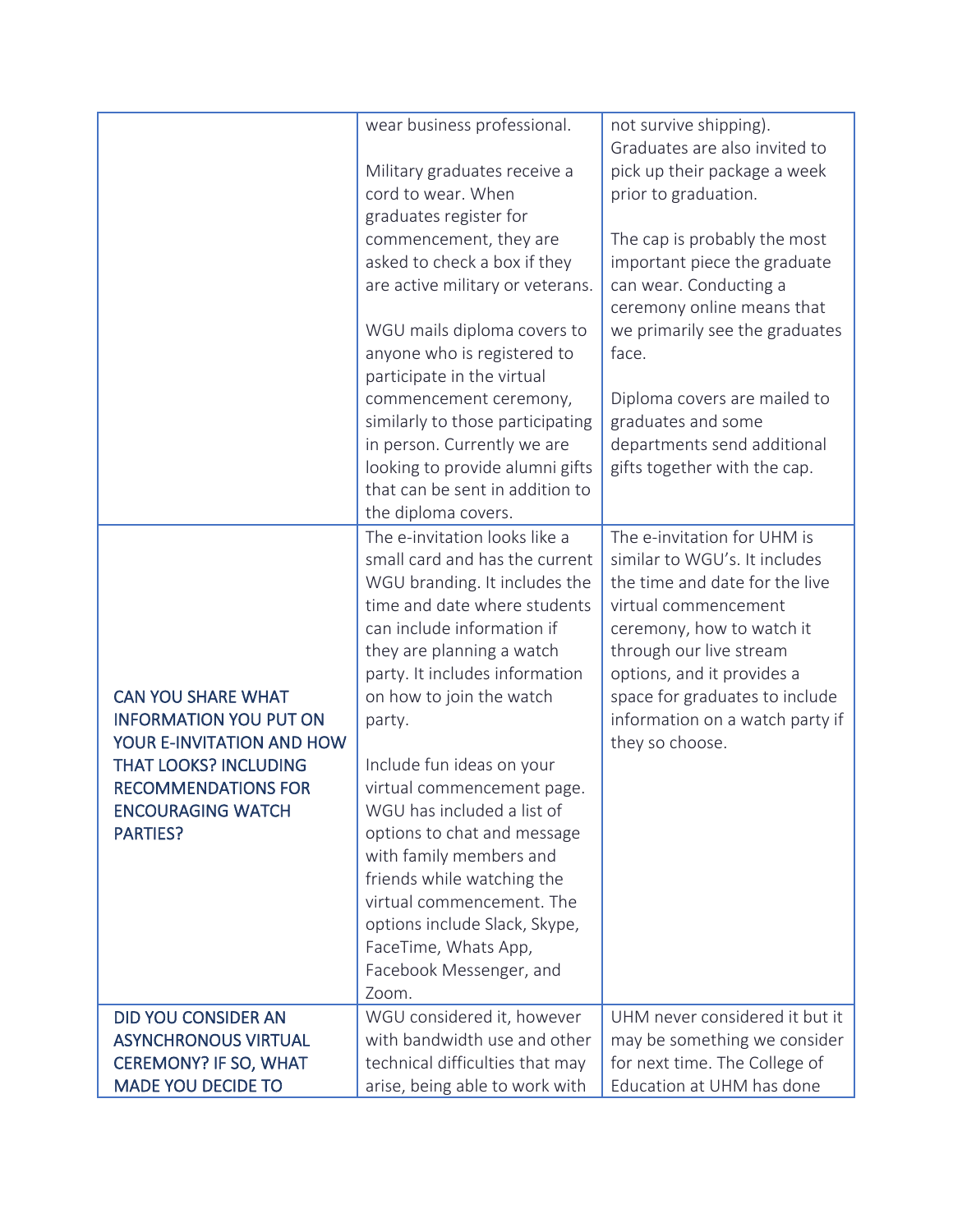| PROVIDE THIS TYPE OF                | as many graduates as possible      | the live synchronous ceremony    |  |
|-------------------------------------|------------------------------------|----------------------------------|--|
| <b>CEREMONY?</b>                    | and no platform we liked to        | using Open Sim and it seems      |  |
|                                     | do it live, we opted for this      | natural to continue with this    |  |
|                                     | format with Stage Clip. We         | environment. We have a high      |  |
|                                     | wanted the virtual                 | rate of adoption of Zoom in      |  |
|                                     | commencement ceremony to           | our college and would be         |  |
|                                     | mirror an in-person ceremony       | comfortable to continue with     |  |
|                                     | as much as possible.               | this option.                     |  |
|                                     | <b>BUDGETS AND RESOURCES</b>       |                                  |  |
|                                     | WGU is still working with the      | UHM will save some money         |  |
|                                     | production company that            | because there is no chair and    |  |
|                                     | helps support many of the          | set up fees typically associated |  |
|                                     | university's commencements.        | with an in-person                |  |
|                                     | The production company             | commencement. We did have        |  |
|                                     | travels across the country to      | to purchase subscriptions for    |  |
| IN THE CURRENT                      | coordinate the seven to eight      | the platforms being used to      |  |
| <b>ATMOSPHERE OF EXTREME</b>        | commencements and sets up          | stream the ceremony,             |  |
| <b>AND IMMEDIATE BUDGE</b>          | stages and all the AV needs        | however, we have a colleague     |  |
| <b>RESTRICTIONS, WHAT</b>           | for each. WGU is spending          | that was able to research        |  |
| <b>RESOURCES ARE YOU USING</b>      | less on the virtual                | options and save us money on     |  |
| <b>FOR COMMENCEMENT</b>             | commencement ceremony              | some of these platforms.         |  |
| <b>RELATED COSTS?</b>               | because we are not requiring       |                                  |  |
|                                     | as many of these services,         |                                  |  |
|                                     | however, we are planning on        |                                  |  |
|                                     | sending gifts to graduates in      |                                  |  |
|                                     | addition to their diploma          |                                  |  |
|                                     | covers. We plan to give back       |                                  |  |
|                                     | unused funds to students or        |                                  |  |
|                                     | graduates in other ways.           |                                  |  |
| <b>WORDS OF WIDSOM &amp; ADVICE</b> |                                    |                                  |  |
| <b>BEFORE WE CLOSE WHAT</b>         | We started working on this         | I highly encourage everyone to   |  |
| <b>WORDS OF WISDOM OR</b>           | last year in the spirit of testing | try and do something for their   |  |
| ADVICE DO YOU HAVE FOR              | in June. We had to expedite        | graduates. I know it can be      |  |
| <b>THOSE INTERESTED IN</b>          | the timeline a little bit. I agree | challenging. If students don't   |  |
| <b>PLANNING OR EXECUTING A</b>      | with everything [Peter - UHM]      | have the resources or have not   |  |
| <b>VIRTUAL COMMENCEMENT</b>         | said and I would add to that,      | planned for it, but also         |  |
| <b>CEREMONY?</b>                    | one of the things we always        | different levels, we can all do  |  |
|                                     | look at is that experience.        | something.                       |  |
|                                     | Knowing your student and           |                                  |  |
|                                     |                                    |                                  |  |